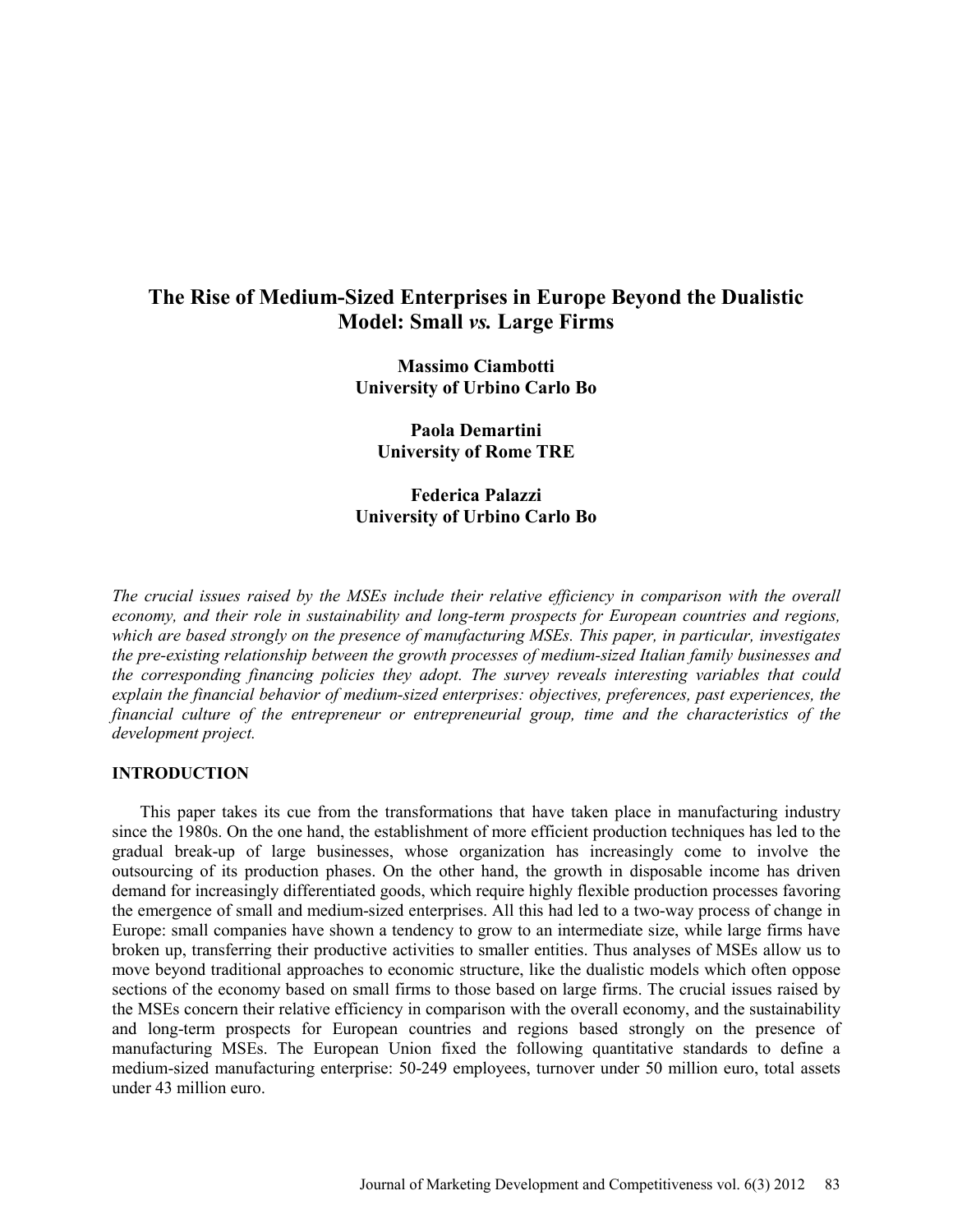A recent survey (Confindustria, R&S, Unioncamere, 2010) shows that MSEs in Germany, Spain and Italy account for a higher share of national exports. However, these countries' MSEs have different specializations. The importance of mechanical engineering in Germany may be noted (46.1% of total MSEs' turnover), while in Italy, "the Italian style" sectors cover 62% of total MSEs' sale; in Spain mechanical engineering provides 27% of total sales, and the food and beverage sector generates 24.2% of MSEs' turnover. In the Italian industrial system, medium-sized businesses are becoming more important and more visible than small and large ones. Italian medium-sized family businesses have a clear historical identity. They developed in the 1950s and 1960s during the Italian economic boom, and consolidated in the 1970s. Today there are more than 4,000 medium-sized family businesses, mainly concentrated in the northeast and centre of Italy. Most of them are dynamic and flexible firms which operate in international markets competing on high quality market segments (Colli, 2002; Coltorti, 2008; Varaldo et al., 2010). In these types of firms, corporate governance and finance are strongly interrelated factors drawing from the family's primary goals (i.e. maintaining the control of the firm, offering employment opportunities to family members, passing on a "tradition") (Banca d'Italia, 2005; Corbetta, 2005).

However, in the last decade, this aforementioned "personal capitalism" is facing new challenges as a consequence of two main phenomena: the rising competition from new developing countries, and generational passage. Indeed, both of these phenomena necessitate a modification of corporate governance and fundraising in the "traditional" family business (Montemerlo, 2005). Thus, the aim of this paper is to present the results of an investigation into the way Italian MSEs finance their growth.

To accomplish this, the paper is organized as follows: First, the research question is presented in part 2; the theoretical framework and the literature review are then illustrated in part 3; part 4 discusses the survey methodology and data collection, and part 5 presents conclusions and addresses further research.

#### **The Research Question**

Interest concerning the preexisting relationship between processes of development of medium-sized Italian family businesses and the corresponding financial policies they adopt emerged from a close examination of the available statistics that quantitatively reveal the relevance of the medium-sized business in the European context, which at first seems to be homogenous in its productive structure. But at the same time, the unique particularities of the financial structure of medium-sized firms in Italy was also of interest .

The European productive system, in fact, presents the following articulation of economic activity (the data refers to non-financial sectors) for classes of businesses: the micro and small-sized firms represent 98.8% of all businesses, medium-sized firms 1.1%, and large companies only 0.2% (Eurostat, 2010). Focusing only on the industrial sector, medium-sized businesses account for 3.8%. The relatively large quantity of medium-sized businesses in Europe is marked by its complex and significant contribution to the value added, which accounts for roughly 21.2%.Furthermore it is important to examine the financial structure of medium-sized firms (medium-sized firms are defined as businesses with a combined sales between 10 and 50 million Euro) in the European context (See Table 1).

Financial resources are predominantly of short-term nature, concurrently with the structure of the capital invested, which is characterized by the prevalence of working capital. Trade debts are the most significant among the current liabilities. The only two countries that significantly show medium-and longterm borrowings are Germany (26.8 %) and Austria (28.4%). Italy presents the lowest grade of net worth with respect to the other European countries. Rather, it is first in both trade debts (25.8%), as well as short-term borrowing (17.8%).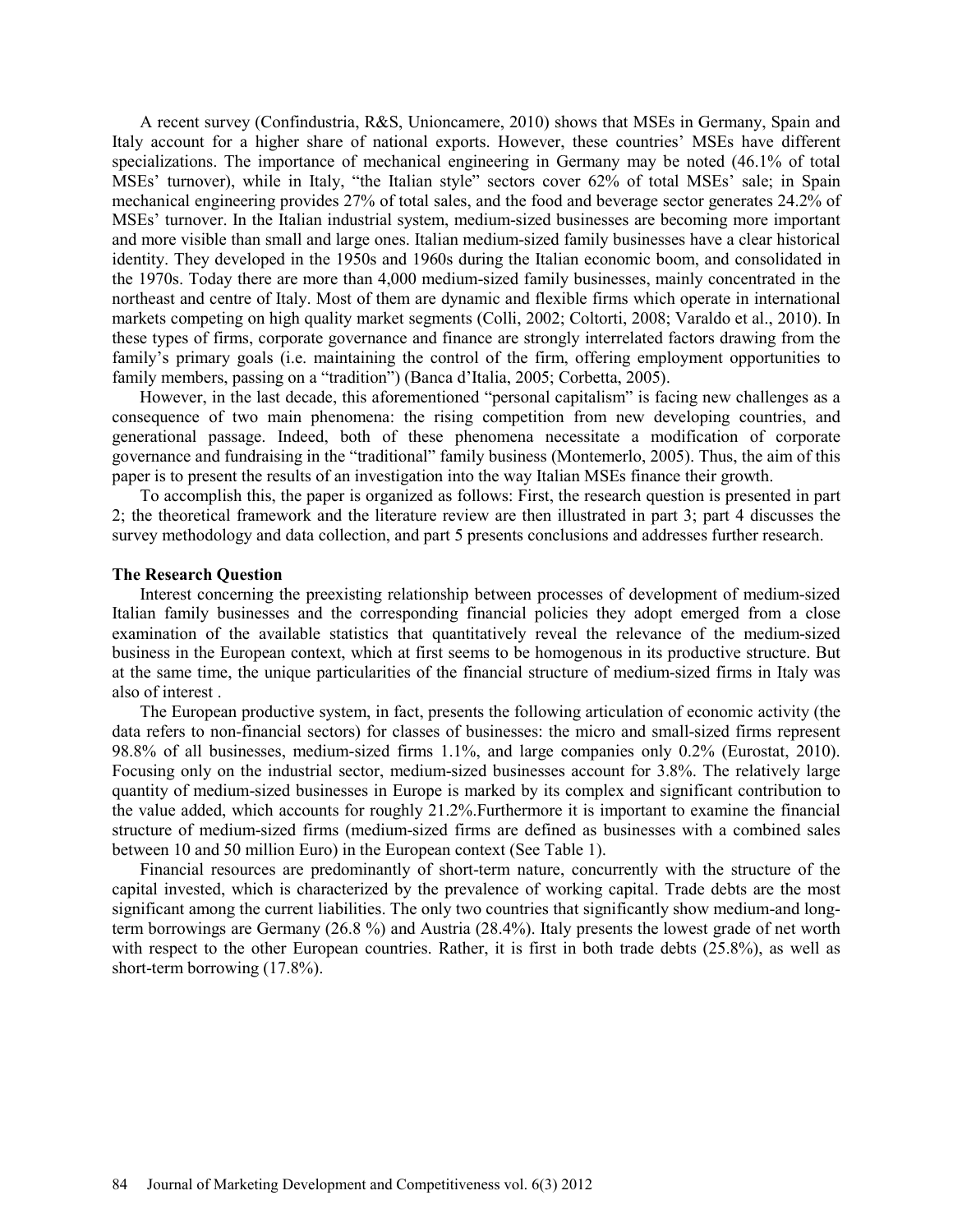#### **TABLE 1**

# **FINANCIAL STRUCTURE OF MEDIUM-SIZED FIRMS IN THE MANUFACTURING INDUSTRIES OF ITALY, FRANCE, SPAIN, PORTUGAL, BELGIUM, HOLLAND, GERMANY, AUSTRIA AND POLAND (2007)**

|                                 |      | <b>FR</b> | <b>SP</b>  | P    | B    | NL         | D          | A          | PL   |
|---------------------------------|------|-----------|------------|------|------|------------|------------|------------|------|
| <b>LIABILITIES</b>              |      | 100       | <b>100</b> | 100  | 100  | <b>100</b> | <b>100</b> | <b>100</b> | 100  |
| Short-tem borrowings            | 17,8 | 3,2       | 11,5       |      | 5,2  |            | 8          |            |      |
| Trade accounts payable          | 25,8 | 22,9      | 19,1       | 17,3 | 16,7 | n/a        | 10,4       | 8          | 17,1 |
| Other current liabilities       | 0,9  | 1,3       | 0,1        | 4,8  | 1,3  | n/a        | 0,1        | n/a        | 2,7  |
| <b>CURRENT LIBILITIES</b>       | 53,7 | 42        | 39         | 44,2 | 38   | 30,4       | 39,6       | 34         | 37,9 |
| Medium-<br>and<br>long-<br>term |      |           |            |      |      |            |            |            |      |
| borrowings                      | 11,7 | 15,5      | 11,8       | 15,3 | 15,3 | 18,2       | 12,6       | 14,1       | 10,3 |
| Provisions                      |      | 3         | 1,1        | 0,8  | 3,1  | 2,6        | 14,2       | 14,3       | 2,1  |
| <b>MEDIUM AND LONG-TERM</b>     |      |           |            |      |      |            |            |            |      |
| <b>LIABILITIES</b>              | 17,3 | 18,5      | 12,9       | 16,1 | 18,4 | 20,8       | 26,8       | 28,4       | 12,4 |
| <b>NET WORTH</b>                |      | 39,6      | 48,1       | 39,7 | 43,7 | 48,8       | 33,6       | 37,6       | 49,7 |
| <b>TOTAL</b>                    |      | 100       | 100        | 100  | 100  | 100        | 100        | 100        | 100  |

Source: Analysis of data from Bach – European Commission, 2007

The analysis of the aggregated data affirms that medium-sized manufacturing firms in Europe show significant differences in the net worth percentage between one country and another—an expression of the completely different institutional and socio-economic contexts in which these medium-sized firms operate. The data brings these differences to light, but is not able to explain their dynamics. For this reason, the present work aims to examine the preexisting relationships between the *processes of growth of medium-sized family businesses in Italy and the ways in which financial resources are obtained.* In particular, the following questions are asked:

- i. What is the logic that guides owners of medium-sized family businesses in their financial decisions?
- ii. Should "*traditional*" financial resources (self-financing, trade debts, borrowings) be substituted by more "*evolved*" methods of financing (*private equity*, listing the company on the stock market)?

#### **A Literature Review**

Much of today's research on the financial structure stems from Modigliani and Miller's work on optimal capital structure (Modigliani, Miller, 1958, 1965; Miller, 1977). This fundamental theory sparked an important conceptual discussion that produced significant theories such as the trade-off theory, the pecking order theory, the agency theory, and so on. However, in the 1980s and 1990s, some authors doubted the suitability of neo-classical finance to SMEs and family business sectors because of their concentrated ownership and control in the hands of few people (entrepreneurial firms), often members of the same family (Marchini, 2000 b, 2005).

According to the main authors (Barton & Matthews, 1989; Hutchinson, 1995; Cressy 1995; Merikas, Bruton & Vozikis, 1993; McMahon & Stanger 1995; Cressy & Olofsson, 1997), the individual preferences of entrepreneurs are the primary factors that affect corporate finance. Furthermore, according to Romano, Tanewski & Smyrnios (2000); to Gallo, Tàpies & Cappuyns (2004) and to Wu, Chua & Chrisman (2007), personal preferences concerning growth, risk, and ownership control are the driving forces behind the "peculiar financial logic" of family business.

In light of the above considerations, our investigation, based on a sample of Italian medium-sized family firms, contributes to the debate on owner-managers' aversion to the loss of ownership. Thus, our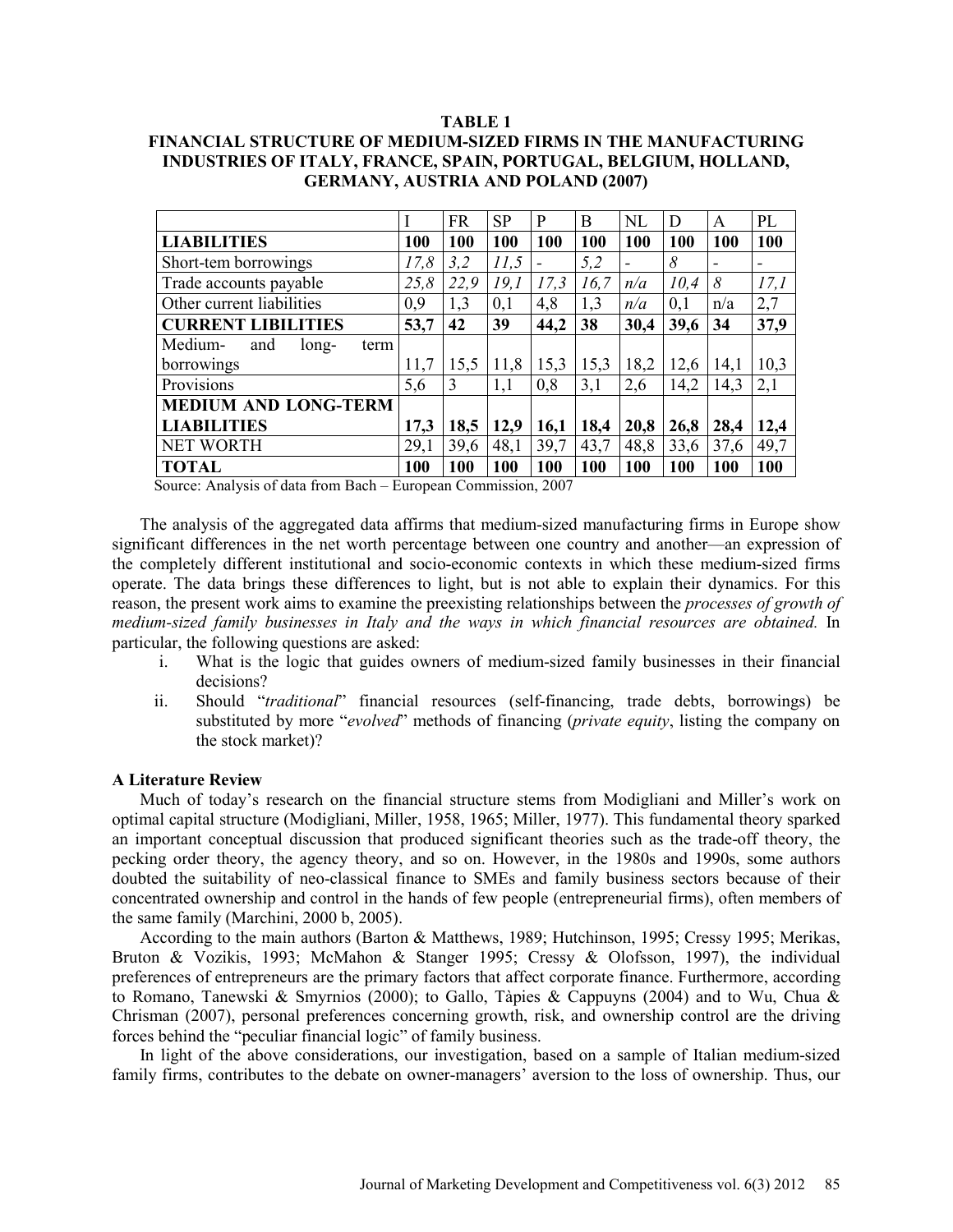main research question is: «Does the above-mentioned reluctance to open up their capital to third parties seriously restrict MSEs' growth potential?»

# **TABLE 2**

# **INDIVIDUAL PREFERENCES AMONG ENTREPRENEURS AND FINANCIAL DECISIONS**

| <b>Author</b>   | Year | <b>Argument</b>                                                       |
|-----------------|------|-----------------------------------------------------------------------|
| <b>Barton</b>   | 1989 | Financial decisions are influenced by strategic decisions,            |
| Matthews        |      | determined by the entrepreneur's personal factors.                    |
| Hutchinson      | 1995 | The entrepreneur's aversion to risk and to his loss of control        |
|                 |      | keeps investment and financial policies among inter-dependents.       |
| Cressy          | 1995 | The model reveals the connections between an entrepreneur's           |
|                 |      | decisions of indebtedness and his aversion to the control             |
|                 |      | exercised on the business by external financers.                      |
| Merikas, Bruton | 1993 | The proposed model reveals the existing link, in small-scale          |
| & Vozikis       |      | firms, between financial and strategic decisions.                     |
| $\&$<br>McMahon | 1995 | In financial decision, the utility of the small-scale entrepreneur is |
| Stanger         |      | a function, first and foremost, by economic-financial outcomes,       |
|                 |      | by systematic risk, but also by non-systematic risk and non-          |
|                 |      | economic-financial outcomes.                                          |
| $\&$<br>Cressy  | 1997 | The results of this empirical research confirm the small-scale        |
| Olofsson        |      | entrepreneur's aversion to a dilution of control; the entrepreneur    |
|                 |      | is not really inclined to let in new stakeholders.                    |

Source: authors' own analysis

# **TABLE 3**

# **FINANCE OF SMALL- AND MEDIUM-SIZED FAMILY BUSINESSES**

| <b>Authors</b>     | Year | <b>Argument</b>                                                |
|--------------------|------|----------------------------------------------------------------|
| Romano, Tanewski   | 2000 | The model, which was described and empirically tested,         |
| & Smyrnios         |      | demonstrates that the size of the firm, the industrial sector, |
|                    |      | the age of the company and that of the general director, the   |
|                    |      | amount of family control, the business plan, the objectives    |
|                    |      | of the owner, and the plan of growth all influence financial   |
|                    |      | decisions by the entrepreneur in the context of family         |
|                    |      | businesses.                                                    |
| Gallo, Tàpies $\&$ | 2004 | The results of this research affirmed that family businesses   |
| Cappuyns           |      | are characterized by a "special financial logic" when it       |
|                    |      | comes to growth, risk and control of the ownership; they       |
|                    |      | are determined by the personal preferences of the family       |
|                    |      | members who manage the firm.                                   |
| Wu, Chua &         | 2007 | Family involvement indirectly reduces the utilization of       |
| Chrisman           |      | risk capital, through the influence exercised on the choice    |
|                    |      | of mechanisms that control the costs of the firm.              |

Source: Authors' own analysis

Particularly referring to the Italian literature, it is possible to trace the contributions concerning finance exclusively dedicated to medium-sized Italian businesses from 1977 (Massari M.). Those who are concerned with studying the relationship between finance and medium-sized businesses have examined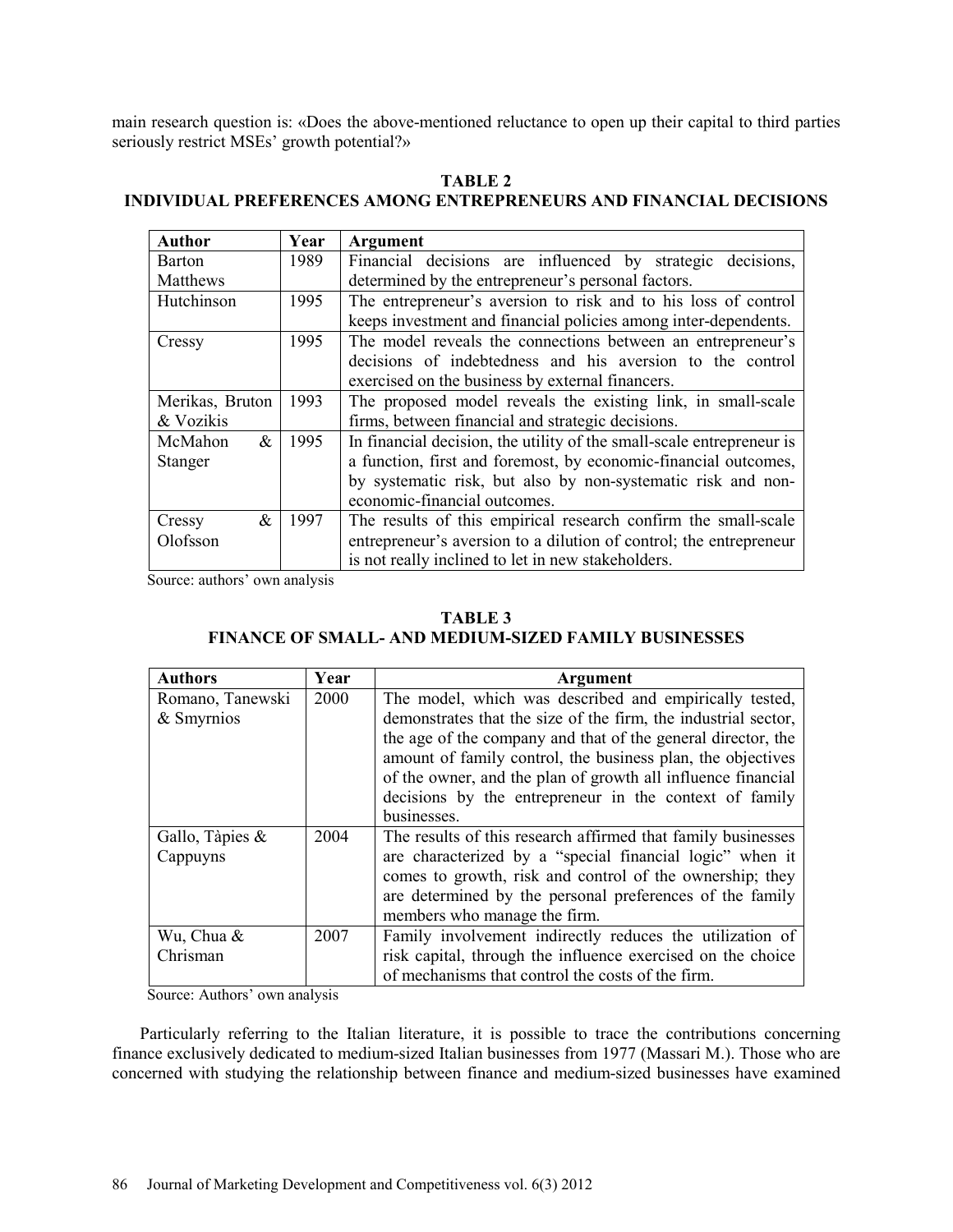the financial structure of medium-sized firms to understand how its eventual or necessary growth can positively indicate their pathway to development.

It is possible to delineate two lines of inquiry. The first (Massari M., 1977, 2007; Morelli & Monarca, 2005; Ruozi & Ferrari, 2007), which was inspired by neoclassical principles of finance, starts with the argument that the financial structure of medium-sized firms in Italy is not balanced, because it is subcapitalized and unbalanced with short-term debt. It thus argues for the necessity of opening capital to third-party risk, so as to recuperate missing financial resources and to reestablish a correct balance between debt and personal capital (Franzosi & Pellizzoni, 2005; Del Giudice & Bollazzi, 2007).

The second (Corbetta, 2000, 2005; Caselli, 2005; Coltorti, 2004, 2008; Rullani, 1999; Bonomi & Rullani, 2005), however, is based on the conviction that medium-sized firms in Italy are characterized by a financial structure that is, in reality, balanced. It therefore argues that there is the possibility of taking alternative pathways: the one that utilizes "traditional" financial instruments (self-financing, trade debts, short-term borrowing), and the other that makes recourse to financial means that are more "evolved" (private equity, business angels, stock markets, innovative debt/equity instruments). Both, in fact, can adequately sustain the development of the medium-sized firm.

An empirical study conducted on eighteen medium-sized Italian firms helped Caselli (2005) propose, as a preliminary interpretative hypothesis, the existence of different pathways of financial growth that can sustain the development of this specific category of business. Specifically, the author identified two pathways to growth based on logics of financial behavior adopted by medium-sized firms: "financebased" and "firm-based". For the companies that undertook a finance-based pathway, financial intermediaries provide financial resources in the form of debt capital and risk capital; the external resources are therefore utilized "such that they are indispensible to spark and to maintain a trajectory of growth by the firm" (p. 92). The businesses that take a firm-based pathway are distinguished by the predominant use of internal financial resources, with little recourse to bank loans. They are marked by occasional interactions with financial intermediaries, but only for the goal of resolving specific problems, and these interactions are therefore privy of any more concentrated involvement. In this case, the pathway to growth is sustained by internal resources and by occasional financial contributions on the part of the nucleus of owners, in the form of true monetary resources or loans with rates favorable to the business.

In sum, the choice between these specific pathways of financial growth finds its origins in the history of the firm and its owner, and can be reduced to several objective and subjective factors.

Our goal is to concentrate on the subjective variables, including:

- the economic subject's goals concerning development;
- his propensity to take risks and to opening ownership of the firm
- his financial culture
- the links of the entrepreneur with the surrounding financial community.

### **THE METHODOLOGY**

In order to answer to the main research question, we deepened our investigation through case studies, which are employed to describe an evolutionary phenomenon that can be identified through a deep analysis of the firms considered. This means that the researcher should gather all information using several methods including in-depth interviews with the firms' decision makers (Yin, 1981). The following two paradigmatic cases have been analyzed: a successful medium-sized family business that has accepted financial institutions and stock market investors as partners, and another successful medium-sized family business that, on the contrary, has financed the growth mostly through self-financing.

Particular attention was given to the *selection of the industrial sector*. In this research project, attention was given to one of the four cardinal sectors of Italian manufacturing (the cardinal sectors of the Italian manufacturing industry—those in which Italy is the most specialized and presents a commercial surplus relative to other countries, can be grouped in the "4As" of the "Made in Italy" label: Alimentarivini (food and wine); Abbigliamento-moda (clothing/fashion); Arredo-casa (housewares); Automazionemeccanica-gomma-plastica (cars, mechanics, tires and plastics according to Fondazione Edison, 2009):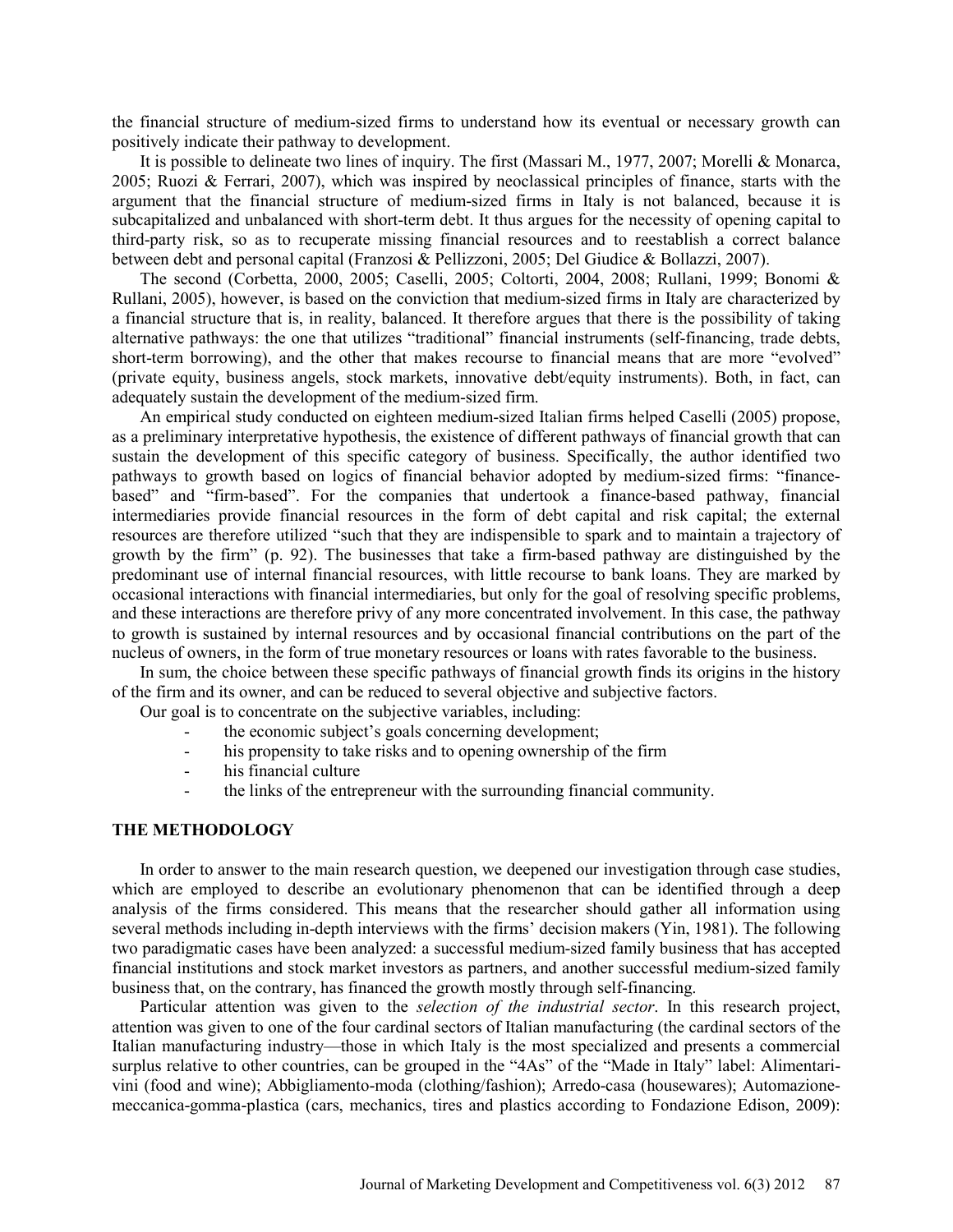the clothing / fashion sector — particularly the leather / shoemaking sub-sector. The added value of the Italian clothing/fashion industry was 26 billion Euros in 2006 (the figure higher than the total value added of the aerospace industries of France, Germany and the United Kingdom combined) while the number of employees is roughly 719 thousand; in 2008, the commercial surplus reached 22 billion Euros. In addition, for 2006, Italy placed first in the leather/shoemaking sector according to the *Trade Performance Index UNCTAD/WTO*. 167,000 were employed in this sector; the regions of Tuscany, Marche and the Veneto each had more than France and Germany. The economic relevance of the leather-making sector in Italy thus justifies its selection as an industry to analyze.

# **FINDINGS AND DISCUSSION**

Two "ideal types" of firms from this sector were selected, which operate as successful medium-sized businesses in the Italian and international context but which utilize different financial instruments. The first (*The Bridge*) utilizes "traditional" financial instruments (self-financing, trade debts, short-term borrowings), while the second (*Piquadro*) uses more innovative financial instruments (private equity, stock market listing). For each of the two companies selected, the information collected are reported below based on the following analytical categories: company profile, the process of growth, the sources of financing.

# **The Case of the "The Bridge"**

#### *Company Profile*

Il Ponte Pelletteria s.p.a. ("The Bridge") was founded in 1969, when five young men came together to create what was essentially a large artisan laboratory in a small village outside of Scandicci, in the province of Florence, called Ponte a Greve ("ponte" literally means "bridge" in Italian). It was a place in which the specific abilities of each founder-shareholder could amalgamate, creating high-quality leather purses and accessories with precious materials. From that time on, the primary Italian materials and artisanal craftsmanship typical of a Florentine *bottega* (workshop) combined to create the well-known "English style" aesthetic, an original Anglo-Tuscan fusion. The company's production activities are spread throughout Italy and in factories situated in Eastern Europe. The productive de-localization, a necessary decision, began in the 1990s to reduce the elevated costs of production. Its principle international markets are Germany and the United Kingdom, but the company has a presence on every continent, primarily in wholesale boutiques, which account for 22percent of its foreign income.

Today Il Ponte Pelletteria s.p.a. serves the accessible luxury market through two internationally recognized brands: "*The Bridge*" (started in 1975) and "*Wayfarer The Bridge*" (started more recently); both are part of the holding group, Il Ponte Finanziaria s.p.a.. In 2001, the company began a project of capillary expansion throughout the province and applied a uniform architectural style for all of its stores, so as to enable a worldwide recognition of "*The Bridge*". The company is legally a corporate group whose holding company is "Il Ponte Finanziaria S.p.a.". It is a family-owned group headed by three of its original five founders. The entrepreneurial group is therefore now composed of the first and second generations of these families. The owners of the first generation are artisans; they matured their own abilities in the artisanal bottegas of Florence, and have preferred to dedicate themselves to business management, particularly in the production and operation of the company. These entrepreneurs fit perfectly into the "artisan entrepreneur" category identified by Smith (1967): the "artisan entrepreneur" is one who is involved in the executive activities, privileges the consolidation of power and is strongly oriented to the short-term. But the management of a successful business for forty years has certainly stimulated the company's evolution into a style of direction of each shareholder, indispensible for creating the necessary consonance between the phases of development and growth of the business and the "life cycle of the entrepreneur" (Marchini, 2000, p. 121).

Today "The Bridge" group is a formally structured organization, with well-defined roles, and two professional managers (business director and director of production) to whom the operational decisions are delegated, so that the entrepreneurs can concentrate on strategic activities, as well as those of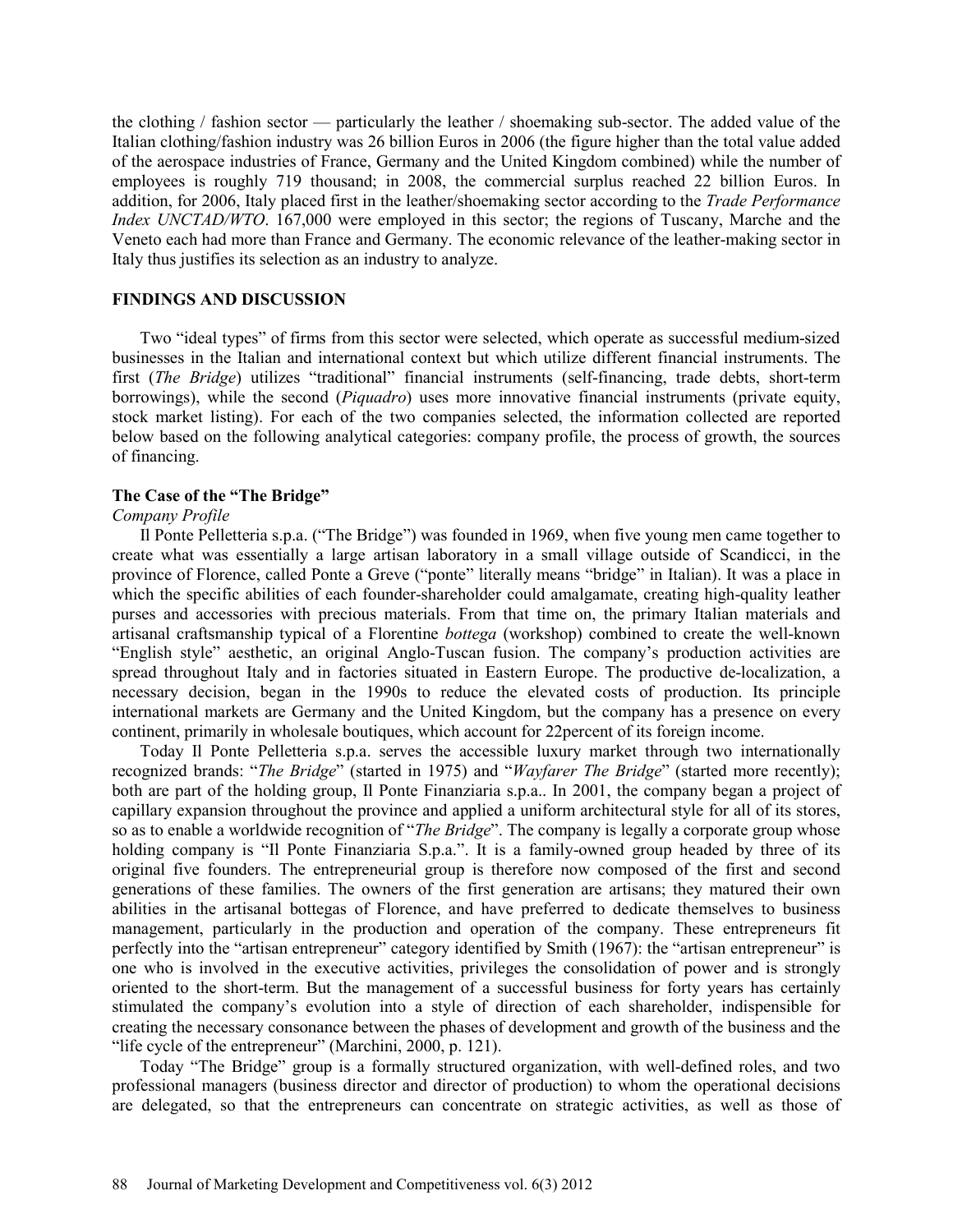coordination and control. The four young second-generation entrepreneurs found themselves working in a family business, side to side, without the luxury of having specifically chosen to do so as their parents did, and therefore found themselves carving out the most appropriate roles for themselves within the preexistent organization (brand director, retail manager, product development manager, human resources manager). The objective of the entrepreneurial group has always been to create a distinctive, high-quality product, distinguished by "artisanship, informality and durability, transformed today in transversality, hedonism and eco-sustainability".

#### *The Growth Process*

Today "*The Bridge*" is a medium-sized corporate group: in 2008 its income was around 37 million Euro, with capital investments of 34 million Euro, and employing around 90 workers in their Italian offices. Its actual size is the result of a process of growth that began in 1975 to capitalize on the favorable economic conditions in the years of the Italian economic boom. In its 40-year history, the company's quantitative development is linked to a concomitant qualitative development. The competitive strategies of market penetration and market development (internationalization strategies) have produced an operational growth and internal structure that has fostered inter- and intra-business relationships. Cooperative relations (external networks) that links the company with its partners in its supply chain has ensured the benefits of vertical integration without its typical constraints: minor requirements of their own financial resources, major flexibility by substituting variable costs with fixed costs, the development of synergies combining resources and competencies, maximum productive efficiency and maximum stimulus towards technological innovation.

Its growth has even found expression in the creation of a corporate group, through which diverse styles of production and commercialization tied to its different brands ("The Bridge" and "Wayfarer The Bridge") can be opportunistically managed.

The current strategic goal is to strength its brand worldwide, valorizing the Florentine artisanal tradition that it incorporates. The human resources director has begun a project of recovering and safeguarding the Florentine artisanal leather making culture. After interviewing the leatherworkers in the firm, he began restoring the procedures and techniques of the production of leather goods so that they could survive and add value to artisans' abilities which unfortunately are being lost. Furthermore the Florentine artisan culture will have to be communicated to the clientele, through the sales managers of each store, who must therefore also be adequately trained. The priority objective is to spread the artisanal culture for which the business stewards, incorporating it in its products, and transforming it into a lasting competitive advantage.

#### *The Sources of Financing*

The company's financial structure is substantially balanced. In the 40-year-history of The Bridge group, the principal source of funding has been self-financing. The cash flow generated by the current management has adequately financed the firm's. The business has scarcely made recourse to external financial resources, neither in the form of debits nor in the form of equity, because, on the one hand, it did not have a need for it thanks to the abundant flow of self-financing, and on the other hand because of the entrepreneurial group's fear that the costs and risks connected to the external recruitment of resources would be larger than the benefits derived. The first generation of owners are still resistant to allowing their business to be open to eventual external financing or other external stakeholders (private equity operators or capital markets).

#### *"The Bridge" Case Study Discussion*

"*The Bridge*" is a medium-sized group, a family-owned business, which has successfully operated for 40 years in the made in Italy consortium (within the leatherworks field). From an artisanal laboratory founded by five young Florentines in 1969, it has transformed itself into an important player in the industry in the productive district of Scandicci that operates in the national and international contexts, serving with high-quality products the accessible luxury market segment.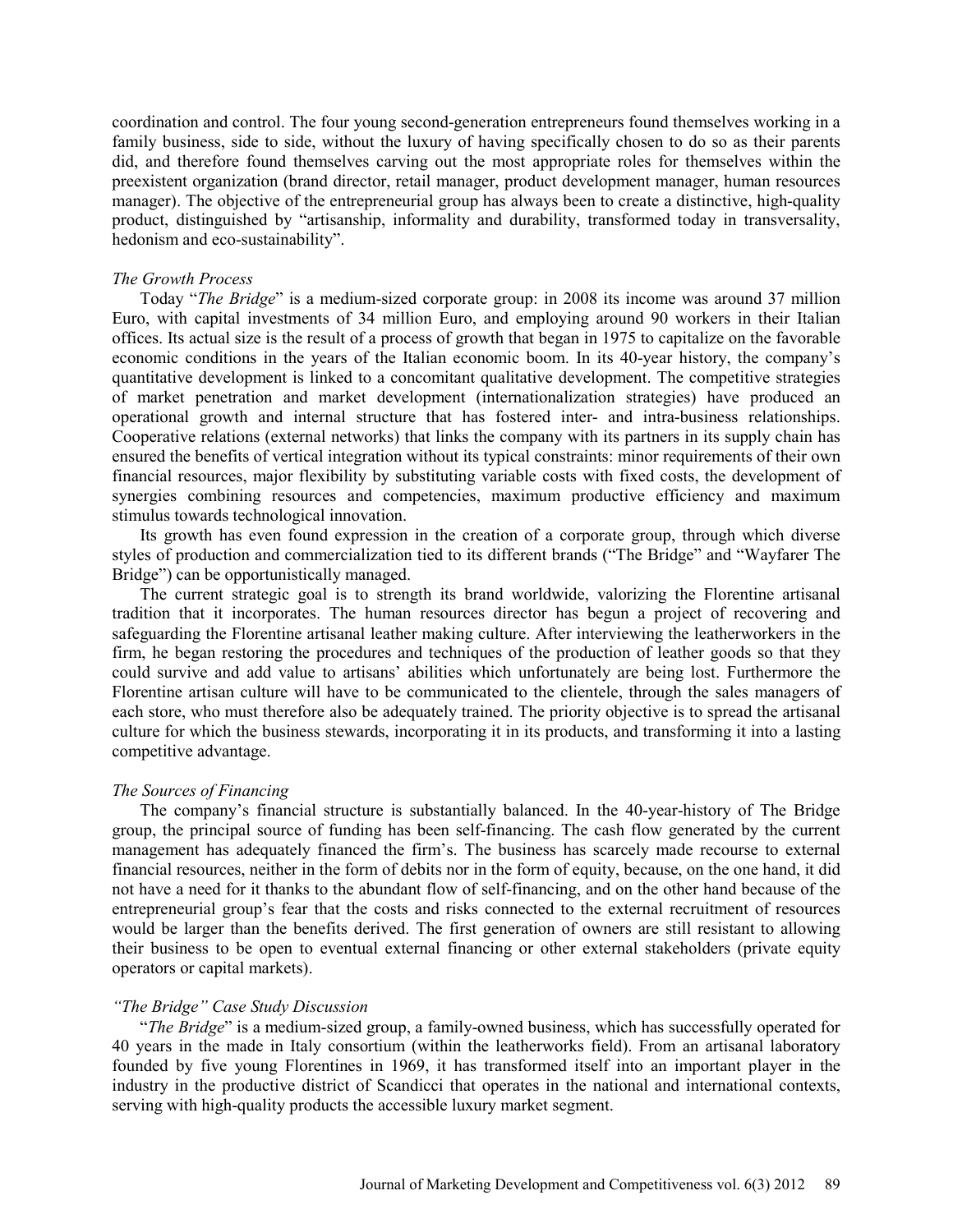The pathway to development was effectively sustained by "traditional" financial instruments (selffinancing and trade debts) without the necessity of turning to external sources of financing (financial debts, private equity, quotations on the capital market). In particular, the strategies of growth were developed in accordance to the objectives of the entrepreneurial group, that is, by maintaining the ownership and control of the business and to avoid being controlled by any providers of funds.

For the future, the second-generation owners have not excluded the possibility of making recourse to external financing to sustain large investments potentially called for by future strategies of branding, capillary expansion into national and international markets, and extending the productive spectrum.

#### **The Case of "Piquadro"**

# *Business Profile*

The company "*Piquadro*" was founded by Marco Palmieri, along with other partners from Riola di Vergato (province of Bologna) in 1987. In its early years, the firm produced leather products as a third party for the main deluxe Italian brands. Only afterwards, when it acquired experience, an understanding of the market, and the capacity to identify a niche in which it could insert itself, the company took the step to produce briefcases, suitcases and small leather articles under their own label. The brand Piquadro was born in 1998 through the will of the two brothers, Marco and Pierpaolo Palmieri, currently partners in Piquadro s.p.a.; the former is the President and Administrator delegate, while the second is Business Director and Administrator of Piquadro Holding. The two entrepreneurial brothers possess the majority of the group's social capital, often across other entities, and exert their power of control over the entire corporate group. It is a family business in every way.

The process of outsourcing its production began in the 1990s, and today their production is totally outsourced to China, where its partners, rigorously selected, guarantee their respect for a high qualitative and ethical standard. The primary materials used in the productive processes are acquired predominantly in the Italian market. In Italy, the firm's logistical and restocking activities, its research and development, design, troubleshooting, planning of acquisitions, quality control, marketing and communication, and distribution take place in its new factory in Gaggio Montano (Bo), which was inaugurated in 2006.

#### *The Process of Growth*

In twenty-two years, the "*Piquadro*" group reached its medium-size dimension with 50 million Euro in sales, an investment capital equal to 49 million Euro, and employing 570 workers (as of 31 March 2009). The firm's process of growth was rapid, but its acceleration was checked from 1998, the year in which its business strategy changed radically: the company started its own brand, it proceeded to open its first shops, and the Palmieri brothers traveled to China to outsource their production activities. The growth assumed both a qualitative and quantitative form, through cooperative relationships with select partners in the international productive chain and through the formation of a corporate group.

Growth is an objective that is consciously followed by the entrepreneurial group, flanked by specialized partners with specific competencies, whose professionalism and availability of enormous financial resources effectively sustains the firm's pathway to development (Palazzi, 2010).

#### *The Sources of Finance*

The actual structure of capital is the result of a evolved financial pathway, distinguished by the significant presence of specialized financial partners, entered into the business by the will of Marco Palmieri, who desired to interact with professionals who had a financial approach to business and financial competency that he lacked. And thus in 2002 Fineco Capital fund completely underwrote an influx of capital equal to 2.5 million Euro, arriving at 25% ownership of the organization. In July 2005, the fund BNL acquired 35% of the social capital of Piquadro Holding, taking the place of the company's former financial partner. In 2007 the company arrived at the quotation in the stock market, segmenting Expandi; the agency was valued on the market at 110 million Euro. Today a minority of the social capital of Piquadro s.p.a., 13%, is held by the market.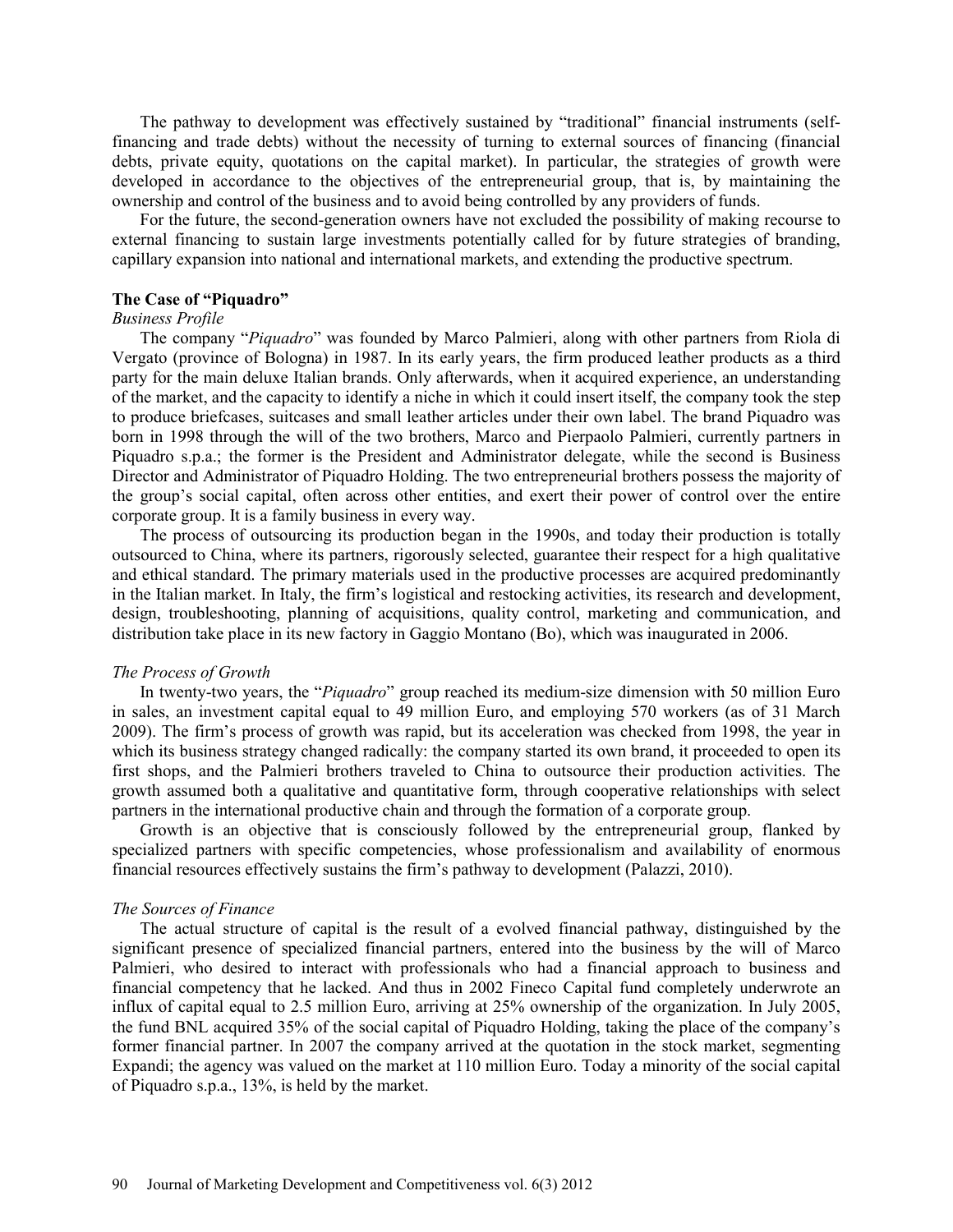Opening the company's capital to third parties was seen by the entrepreneurs as an indispensible instrument for the development of the firm, in that it guaranteed an enormous amount of resources, since an abundant influx of self-financing was not able to be generated, and, above all, specialized professionalism and competence. The financial partners were attracted by an ambitious, forward-looking business model and by the entrepreneurs who were determined to leave a mark in the history of their business.

#### *"Piquadro" Case Study Discussion*

The "*Piquadro*" group is an example of a family business that has traveled the road of rapid development, successfully capitalizing on the "Made in Italy" worldwide brand. The entrepreneurship of the Palmieri brothers linked perfectly with the managerial and other specific competencies of the professionals who loaned their expertise to the company. The firm thus illustrates the model of *managerial entrepreneurship* (Marchini, 2000, vol. I, p. 87) composed of behaviors—at times more entrepreneurial and at other times more administrative according to forces from the external environment or from internal factors in the organization.

The company's financing was an indispensible instrument for the development of the business. The involvement of private equity operators, attracted by the firm's interesting and ambitious projects, has given a strong impetus to its growth process, by providing conspicuous financial resources and a high level of expertise. The "traditional" financial instruments (abundant influx of self-financing and relevant commercial debits) were effectively combined with the so-called "advanced" instruments (private equity, quotation in the stock market) to create a balanced financial structure, capable of sustaining the important pathway of development without modifying the nature of the company as a family business.

# **CONCLUDING REMARKS AND FUTURE RESEARCH**

In the last decade, medium-sized Italian businesses have been promoters of an interesting evolution in the national production system. However, they have remained in the shadows until now; they were always associated with small-scale businesses, and the prevailing opinion noted their differences lay exclusively in the qualitative parameters (number of employees, sales, total assets) communally used for classifying businesses. Nevertheless, the essence of medium-sized firms goes beyond the value of any quantitative standards, and is found in the qualitative characteristics that distinguish them from other categories of businesses. And the challenge, for those who study them, consists in identifying the qualitative particularities of these types of firms. For this reason it is important to analyze the dynamics of development in actual successful medium-sized businesses, to understand the evolutionary pathways that have fostered their transition from a small-sized to a medium-sized firm, and helped to consolidate its position (McKelvie & Wiklund, 2010).

This research project examined the existing relationship between processes of growth and development of medium-sized family businesses in Italy and the relative methods of financing. For the two family businesses studied here, the process of growth is the result of both a quantitative and qualitative development. The dimensional growth, in the form of operational growth and structural growth, was promoted through adequate strategies of market penetration, product development, and international expansion. The contemporaneous qualitative development, cultivated through interpersonal relationships with other businesses, even at the international level, did nothing but consolidate the pathway of development undertaken.

Both of the businesses present balanced financial structures, but they represent the outcome of profoundly different financial policies. In fact, in its 40-year history, "The Bridge" group has utilized as its main financial instruments, self-financing and trade debts, and, only in a residual nature, short-term borrowings. Such "traditional" financial instruments have adequately sustained the process of business growth, which was promoted and undertaken step by step as financial resources became available; they also supported the will of the entrepreneurial group, which continues to resist making recourse to external financial resources out of fear of losing control of the family business. For the "Piquadro" group, the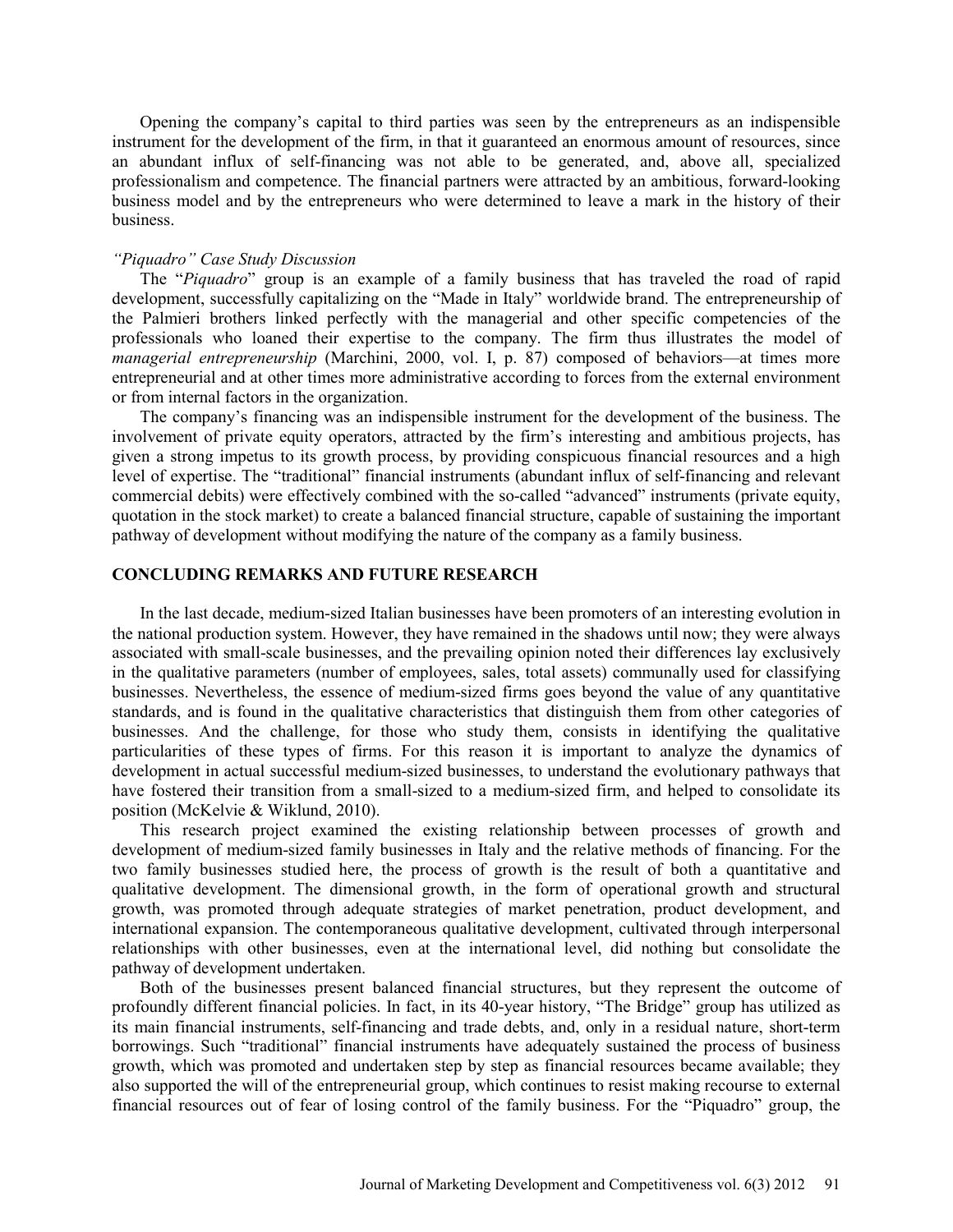elevated influx of self-financing has helped cover the financial needs contemporaneously with the resources given to them by institutional investors (private equity firms) and supplied by the stock market. The influx of financial resources, notwithstanding the financial expertise provided by the institutional investors, which are attracted by far-reaching, long-term development projects of development, have effectively sustained the rapid path of development that began in the 1990s and continues today. Opening the business up to external entities, in particular institutional investors, was a response to the ownership's needs and desire to be surrounded by people with elevated levels of experience and specific financial competency during its period of growth.

To fully understand the financial logic of these two medium-sized firms, one cannot neglect considering objectives, abilities, previous experiences, motivations, and the individual preferences of the owners. These factors have influenced the companies' financial decisions, creating financial pathways that are unique and not standardized, as many of the theoretical contributions concerning entrepreneurial financing have argued (Colot, Michel, 1996; Gibson, 1992-1993; Barton, Matthews, 1989; Hutchinson, 1995; Cressy, 1995; McMahon, Stanger, 1995; Cressy, Olofsson, 1997; Gregory, Rutherford, Oswald, Gardiner, 2005; Gallo, Tàpies, Cappuyns, 2004).

In these two specific cases, the businesses have undertaken alternative financial pathways (as Caselli, 2005 had already hypothesized and empirically revealed): "The Bridge" has undertaken a firm-based approach, distinguished by the predominant use of internal sources of financing, scarce recourse to bank loans, and only occasional relationships with financial intermediaries. Piquadro, however, has undertaken a "finance-based" approach, characterized by ample recourse to external financial resources in the form of loans from banks and private equity, and intense collaboration with financial intermediaries who bring with them significant levels of experience and competencies.

The principle limit of the present work, implied in the theoretical-philosophical interpretativist approach, comes from the methodology of the research adopted, which was based on the multiple field case study, which does not allow the results to be generalized.

These cases reveal two alternative approaches to financing, undertaken with success on the part of two medium-sized Italian family businesses. They elicit interesting questions to which continuing research will respond:

- In medium-sized businesses, how much does the entrepreneur's or the entrepreneurial group's objectives, personal preferences, previous experiences, and financial culture influence the selection of the most opportune financial model for sustaining processes of growth?
- How much does the entrepreneur's perception of the variable "time" necessary to undertake growth processes influence the selection of the most appropriate financial instruments for the firm?

#### **REFERENCES**

Bach – Commissione Europea (2004). Bank for the Accounts of Companies Harmonised. <http://europa.eu.int>.

Banca d'Italia (2005). Proprietà, controllo e trasferimenti nelle imprese italiane. Cos'è cambiato nel decennio 1993-2003? *Temi di Discussione del Servizio Studi*, 550.

Barton, S.L., & Matthews, C.H. (1989). Small Firm Financing: Implication from a Strategic Management Perspective. *Journal of Small Business Management, January*.

Bonomi, A., & Rullani, E. (2005). *Il capitalismo personale. Una vita per il lavoro.* Turin: Einaudi.

Caselli, S. (2005). Crescita aziendale e intermediari finanziari: opzioni di sviluppo e modelli di relazione. In G. Corbetta (Ed.), *Capaci di crescere. L'impresa italiana e la sfida della dimensione*. Milan: Egea.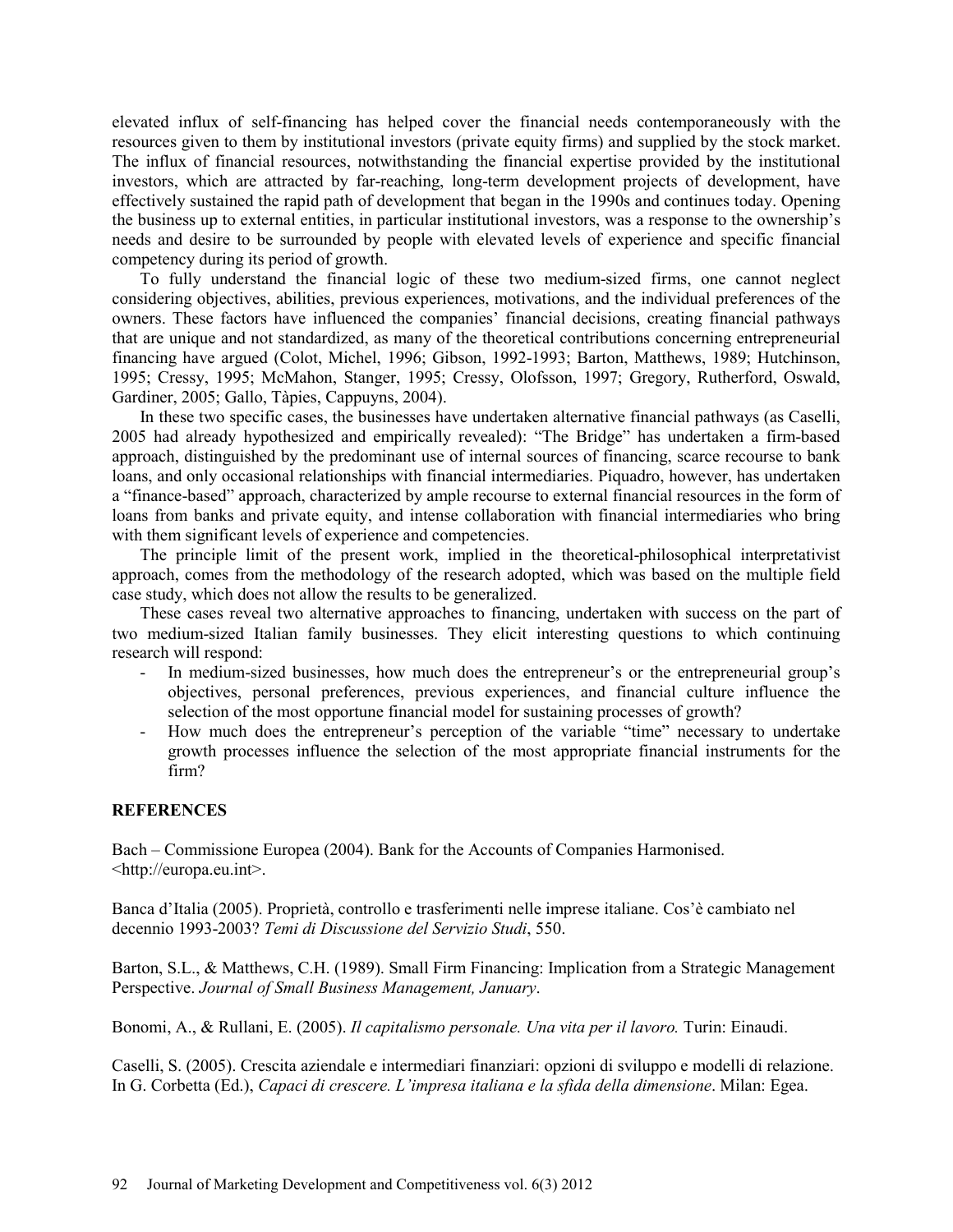Colli, A. (2002). *Il quarto capitalismo. Un profilo italiano.* Venezia: Marsilio.

Coltorti, F. (2004). Le medie imprese industriali italiane: nuovi aspetti economici e finanziari. *Economia e politica industriale,* 121, 5-25.

Coltorti, F. (2008). Le medie imprese industriali italiane: aspetti strutturali e dinamici. In A. Arrighetti & A. Ninni (Eds), *Dimensioni e crescita nell'industria manifatturiera italiana. Il ruolo delle medie imprese.*  Milan: FrancoAngeli.

Confindustria, R&S & Unioncamere (2010). *Medium-Sized Enterprises in Europe.* Milan: Capriolo Venturini.

Corbetta, G. (2000). *Le Medie Imprese. Alla Ricerca della loro Identità.* Milan: Egea.

Corbetta, G. (2005). Dinamiche di Crescita delle Imprese Familiari Italiane. In G. Corbetta (Ed.), *Capaci di Crescere. L'Impresa Italiana e la Sfida della Dimensione.* Milan: Egea.

Cressy, R. (1995). Business Borrowing and Control: A Theory of Entrepreneurial Types. *Small Business Economics,* 7, 291-300.

Cressy, R., & Olofsson, C. (1997). European SME Financing: An Overview. *Small Business Economics,*  9, 87-96.

Cressy, R., & Olofsson, C. (1997). The Financial Conditions for Swedish SMEs: Survey and Research Agenda. *Small Business Economics,* 9, 179-194.

Del Giudice, R., & Bollazzi, F. (2007). Private equity e medie imprese italiane. *Quaderni sull'Investimento nel Capitale di Rischio, 12,* Aifi (Italian Association of Italian Financial Analysts).

Fondazione Edison, (2009). *La struttura del settore manifatturiero italiano: settori e imprese, Approfondimenti statistici*, *Giugno*, Quaderno (38).

Franzosi, A., & Pellizzoni, E. (2005). Gli effetti della quotazione. Evidenze dalle mid & small caps italiane. *BIt Notes, 13.* <http://www.borsaitaliana.it>.

Gallo, M.A., Tàpies, J., & Cappuyns, K. (2004). Comparison of Family and Nonfamily Business: Financial Logic and Personal Preferences. *Family Business Review,* XVII 4*,* 303-318.

Hutchinson, R.W. (1995). The Capital Structure and Investment Decisions of the Small Owner-Managed Firm: Some Exploratory Issues. *Small Business Economics,* 7, 231-239.

Marchini, I. (2000 a). *Il governo della piccola impresa- Le basi delle conoscenze.* Vol. I. Genoa: Aspi/Ins-Edit.

Marchini I. (2000 b). Finanza aziendale e piccola impresa: alla ricerca di nuovi paradigmi. *Piccola Impresa/Small Business,*1, 3-14.

Marchini, I. (2005). *Il governo della piccola impresa – La gestione strategica.* Vol. II. Genoa: Aspi/Ins-Edit.

Massari, M. (1977). *La media impresa in Italia.* Milan: ISEDI.